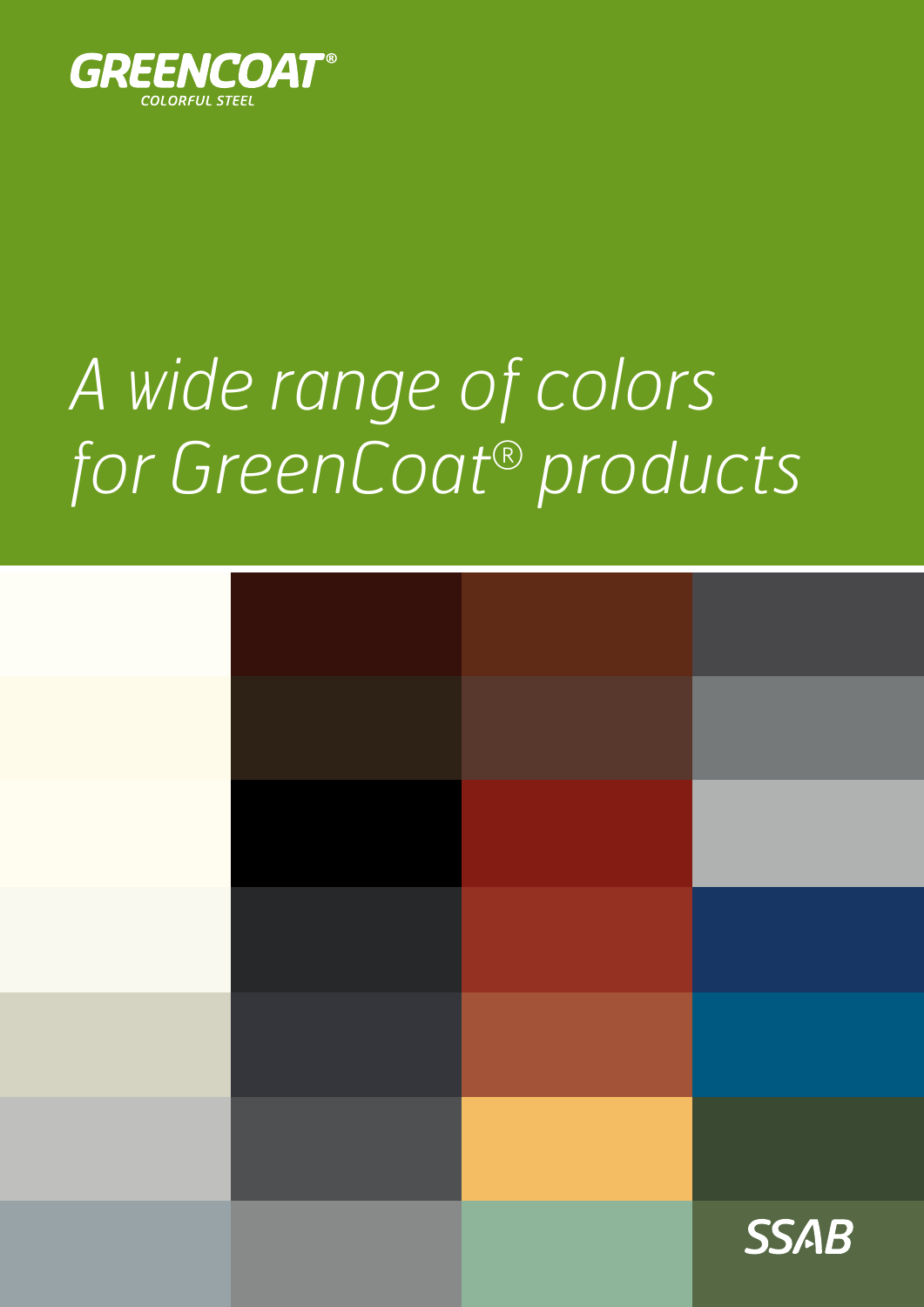# *Choosing the right GreenCoat® product is easy!*

GreenCoat® is SSAB's brand for innovative, eco-conscious color coated steel solutions for the building industry. As the greenest and one of the most comprehensive offerings of high quality color coated steel for exterior building applications, GreenCoat® products provide many distinct advantages.

Most GreenCoat® products feature a bio-based coating which uses a substantial portion of Swedish rapeseed oil instead of

traditional fossil fuel oils. The patented bio-based coatings do not only offer environmental advantages, but also increased performance.

Below you can find the right GreenCoat® product for your application. GreenCoat® products are eco-conscious, UV-resistant (up to  $R_{\text{u}}$ 5), energy efficient, scratch resistant, have good formability and offer color stability over the years.

### *Product offer - Roofs*

| <b>NATURA</b><br>Bio-based coating made with<br>Swedish rapeseed oil (BT).<br><b>GreenCoat Pural BT</b><br><b>GreenCoat Pro BT</b><br><b>GreenCoat PLX Pro BT</b><br><b>GreenCoat PLX Pural BT</b><br><b>GreenCoat Crown BT</b><br><b>GreenCoat Mica BT</b> | <b>ENERGY EFFICIENT</b><br>Reflects the sun and lowers energy<br>requirements for cooling inside.<br><b>GreenCoat Cool</b>                                                      | <b>OUTDOOR DURABILITY</b><br>Best color and gloss retention over the years.<br><b>GreenCoat Pural BT</b><br><b>GreenCoat Pro BT</b><br><b>GreenCoat Mica BT</b><br><b>GreenCoat Crown BT</b> |
|-------------------------------------------------------------------------------------------------------------------------------------------------------------------------------------------------------------------------------------------------------------|---------------------------------------------------------------------------------------------------------------------------------------------------------------------------------|----------------------------------------------------------------------------------------------------------------------------------------------------------------------------------------------|
| <b>COLOR REPEATABILITY</b><br>The tightest tolerances for perfect color matches<br>from delivery to delivery.<br><b>GreenCoat Crown BT</b>                                                                                                                  | <b>ENHANCED FORMABILITY</b><br>Specialized products for metal roofers/tinsmiths.<br><b>GreenCoat PLX Pro BT</b><br><b>GreenCoat PLX Pural BT</b><br><b>GreenCoat PLX Legacy</b> |                                                                                                                                                                                              |

**Natura:** These GreenCoat® products use a bio-based coating which uses a substantial portion of Swedish rapeseed oil instead of fossil oil, which is unique on the market. SSAB holds a worldwide patent for this<br>coating tech

*Energy Efficient: GreenCoat Cool provides you with an outer skin on your building that reflects solar radiation. Choose this when you have a building in need of cooling.*

*Outdoor durability: These GreenCoat® products have our longest guarantees for outdoor durability. They are proven to withstand decades of harsh weather, even in the tough Nordic climate.*

*Color repeatability: Choose this product when you need special, tight color tolerances for your application. Modular roofing is a typical product application.*

*Enhanced formability: Products for skilled roofing craftsmen who demand material with high formability. The steels in these products have been developed together with tinsmiths and are formable by hand – even down to -15 °C.*

## *Product offer - Façades*

| <b>NATURA</b>                                               | <b>OUTDOOR DURABILITY</b>                                                                 | <b>COLOR REPEATABILITY</b>                           |
|-------------------------------------------------------------|-------------------------------------------------------------------------------------------|------------------------------------------------------|
| Bio-based coating made with                                 | Best color and gloss retention over the years.                                            | The tightest tolerances for perfect color matches    |
| Swedish rapeseed oil (BT).                                  | <b>GreenCoat Hiarc</b>                                                                    | from delivery to delivery.                           |
| <b>GreenCoat Crown BT</b><br><b>GreenCoat Pural Farm BT</b> | <b>GreenCoat Higrc Max</b><br><b>GreenCoat Crown BT</b><br><b>GreenCoat Pural Farm BT</b> | <b>GreenCoat Hiarc</b><br><b>GreenCoat Hiarc Max</b> |

**Natura:** These GreenCoat® products use a bio-based coating which uses a substantial portion of Swedish rapeseed oil instead of fossil oil, which is unique on the market. SSAB holds a worldwide patent for this<br>coating tech

*Outdoor durability: These GreenCoat® products have our longest guarantees for outdoor durability. They are proven to withstand decades of harsh weather, even in the tough Nordic climate.*

*Color repeatability: Choose these products when you need special, tight color tolerances for your application. Besides the wide color range, these products are offered also in metallic color and special shades.*

### *Product offer - Rainwater Systems*

**ENHANCED FORMABILITY** Highly formable with double-sided coating. **GreenCoat RWS Pro BT GreenCoat RWS Pural BT GreenCoat RWS Pro GreenCoat RWS Pural**

*Enhanced formability: GreenCoat RWS is highly flexible and can be formed into various shapes without damaging the coating. It offers improved durability and has been developed for high quality rainwater systems.*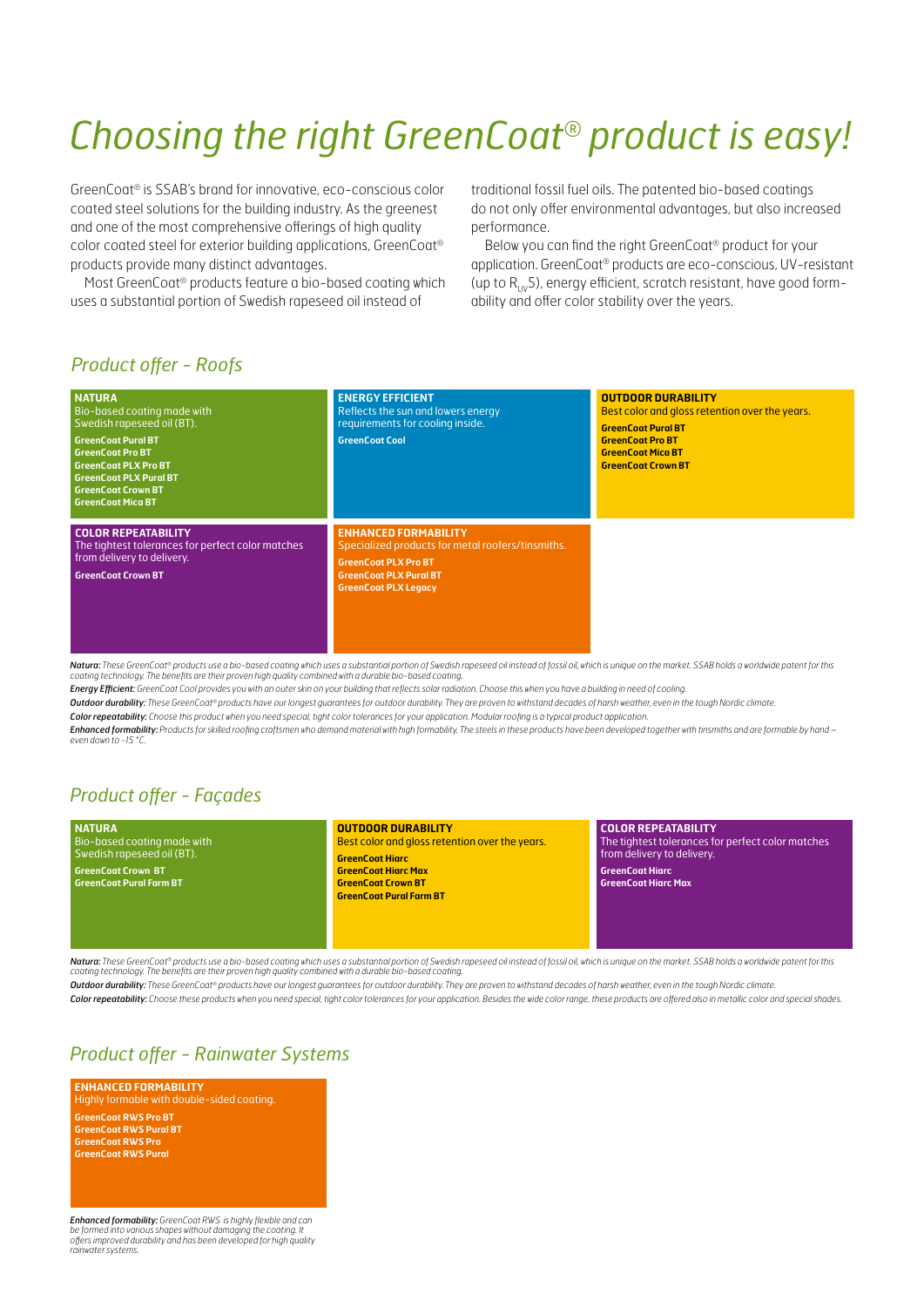# *A wide range of colors for GreenCoat® products*

Vibrant and made to last – GreenCoat® products are available in a wide range of colors. This document shows our 28 top colors, collected from architects, builders and partners. Each has been carefully selected based on modern building and design trends.

We recommend that you order your GreenCoat® sample for correct color reproduction at: samples.greencoat@ssab.com. If you do not find the color you are looking for, a wide range of customized GreenCoat® colors and finishes are available, and new ones can be matched according to your wishes.



**MINERA**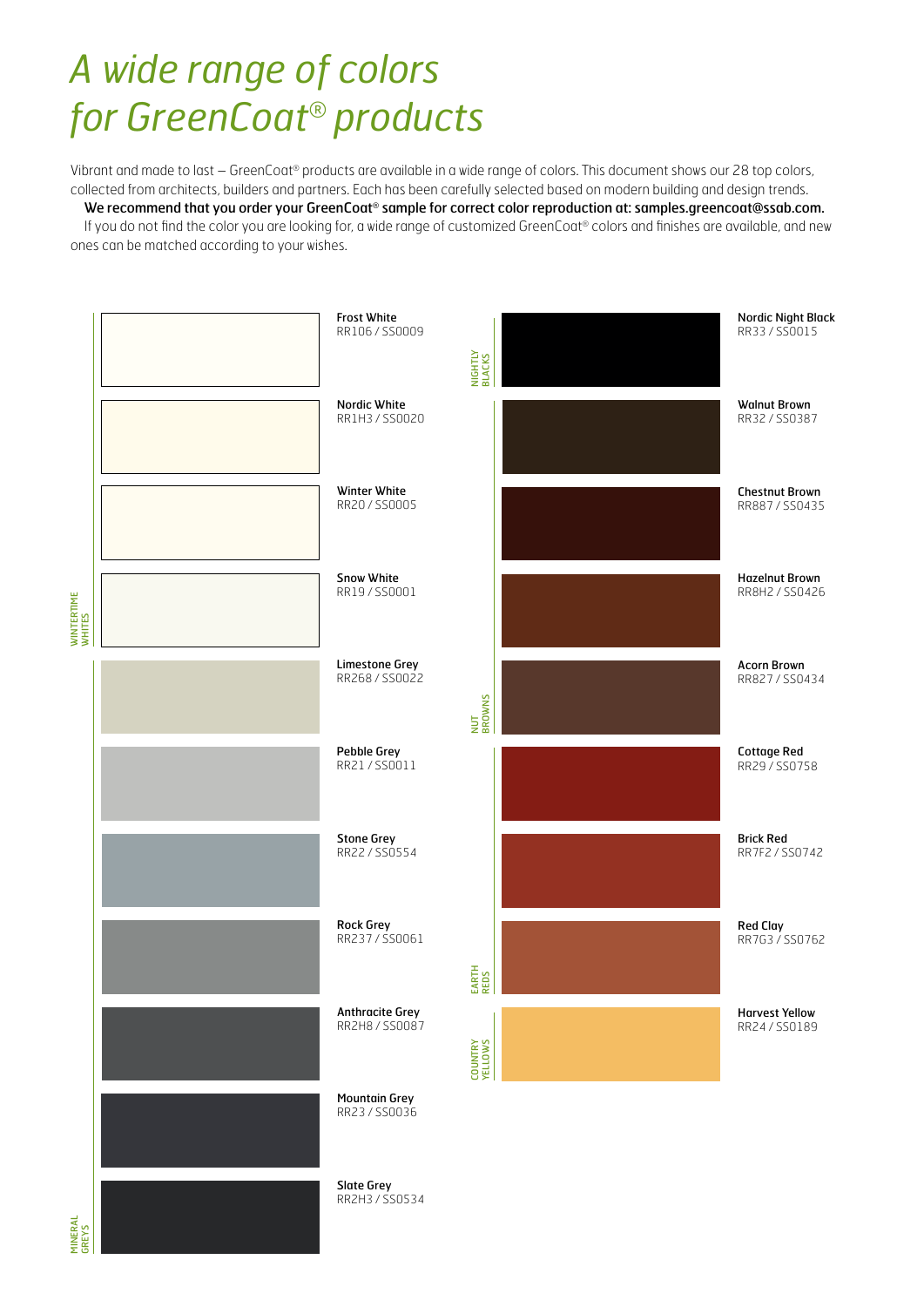

Silver Fir Green RR5J3 / SS0975

Leaf Green RR594 / SS0874

Pine Green RR11 / SS0830

Lake Blue RR35 / SS0558

Ocean Blue RR4F8 / SS0510

Metallic Silver RR40 / SS0045

Metallic Dark Silver RR41 / SS0044

Metallic Titanium RR45